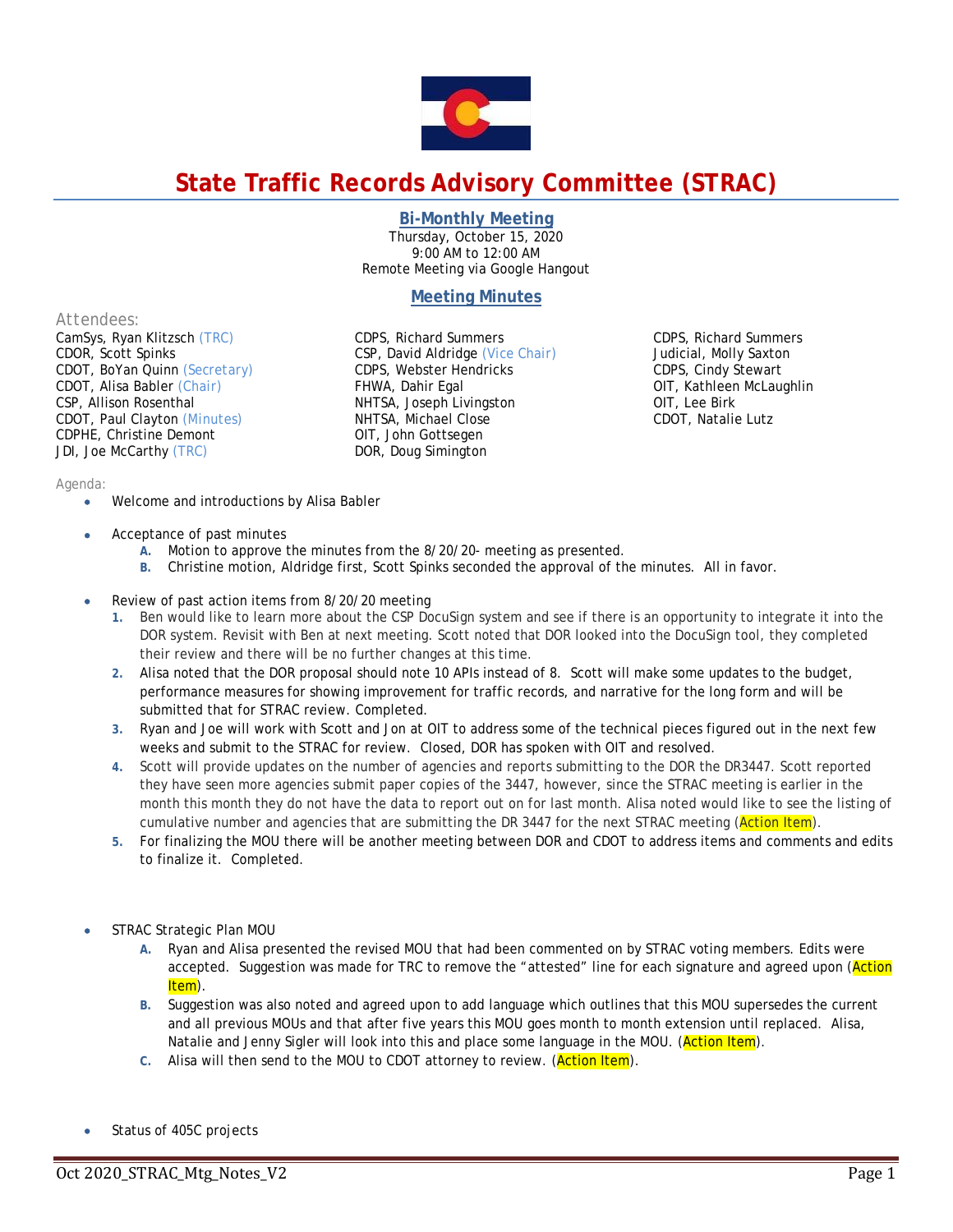- **A.** BoYan went over the project updates, currently there are five active projects, see table below.
	- o There is one short form that was submitted from CDOT for a crash web based dashboard. CDOT proposed to use OIT's Tableau to develop the dashboard that addresses the needs for public facing and internal dashboards while protecting PII and sensitive data. Scott noted some concerns about potentially needing stronger language regarding protection of PII and needs to talk with Ben about it (Action Item). Agreement was made by the voting members for a motion (Aldridge) and second (Hendricks) to resolve concerns on the side between CDOT and DOR and then vote for the project via email prior to the next STRAC meeting (Action Item).

| FY 2020 Traffic Records System Enhancement 405C Grant Projects |                                    |                                                           |                                               |          |                               |                                                     |  |  |  |  |
|----------------------------------------------------------------|------------------------------------|-----------------------------------------------------------|-----------------------------------------------|----------|-------------------------------|-----------------------------------------------------|--|--|--|--|
| <b>Project</b><br>#                                            | <b>Agency</b>                      | <b>Project Name</b>                                       | <b>Grant</b><br><b>Match</b><br><b>Amount</b> |          | <b>Amount</b><br><b>Spent</b> | <b>Project</b><br><b>Status</b>                     |  |  |  |  |
| 20-41-03                                                       | <b>CDOT</b>                        | <b>Traffic Records Coordinator</b>                        | \$297,845                                     |          | \$191,534                     | completed                                           |  |  |  |  |
| $20 - 41 - 06$                                                 | City of Colorado<br><b>Springs</b> | Improvements of Crash Records and<br>Geocoding of Crashes | \$58,000                                      | \$14,500 | \$41,915                      | completed                                           |  |  |  |  |
| 20-41-08                                                       | Lakeside Town                      | E-Citation                                                | \$30,750                                      | \$7,700  |                               | Closed.<br>Ineligible for<br>grant<br>reimbursement |  |  |  |  |
| 20-41-09                                                       | <b>Thorton PD</b>                  | E-Crash                                                   | \$62,000                                      | \$24,803 | \$28,849                      | partially<br>completed                              |  |  |  |  |
| $20 - 41 - 12$                                                 | <b>Weld County</b>                 | Improvements of Crash Records and<br>Geocoding of Crashes | \$49,940                                      | \$12,485 | \$41,595                      | Completed                                           |  |  |  |  |

- Statewide Fatal Blotter and Behavioral & Engineering Safety Data, Traffic (BESDT) project
	- **A.** Alisa noted testing is coming along and it was scheduled to go live the end of this month but they are looking to finish it up and address some bugs so now it looks to be closer to the end of November.
- TRC updates
	- **A.** Ryan presented the scheduled Action Items from the STRAC Strategic Plan and discussed with members any updates to the schedule. TRC will be reviewing the STRAC application distribution list and provide a list of edits and additional organizations and individuals that should be considered to be added (Action Item).
	- **B.** Ryan and Joe have continued to coordinate with DOR to assist with onboarding of law enforcement agencies for submitting the DR3447.
- Roundtable
	- **A.** Christine noted that the CDC gave them a second year of funding to work to link the crash and trauma data. Amend the meeting minutes to add Webster to the previous meeting.
- Motion to adjourn
	- **A.** Moved by Molly, second by Scott. Passes Unanimously.

# *Next STRAC Agenda Action Items:*